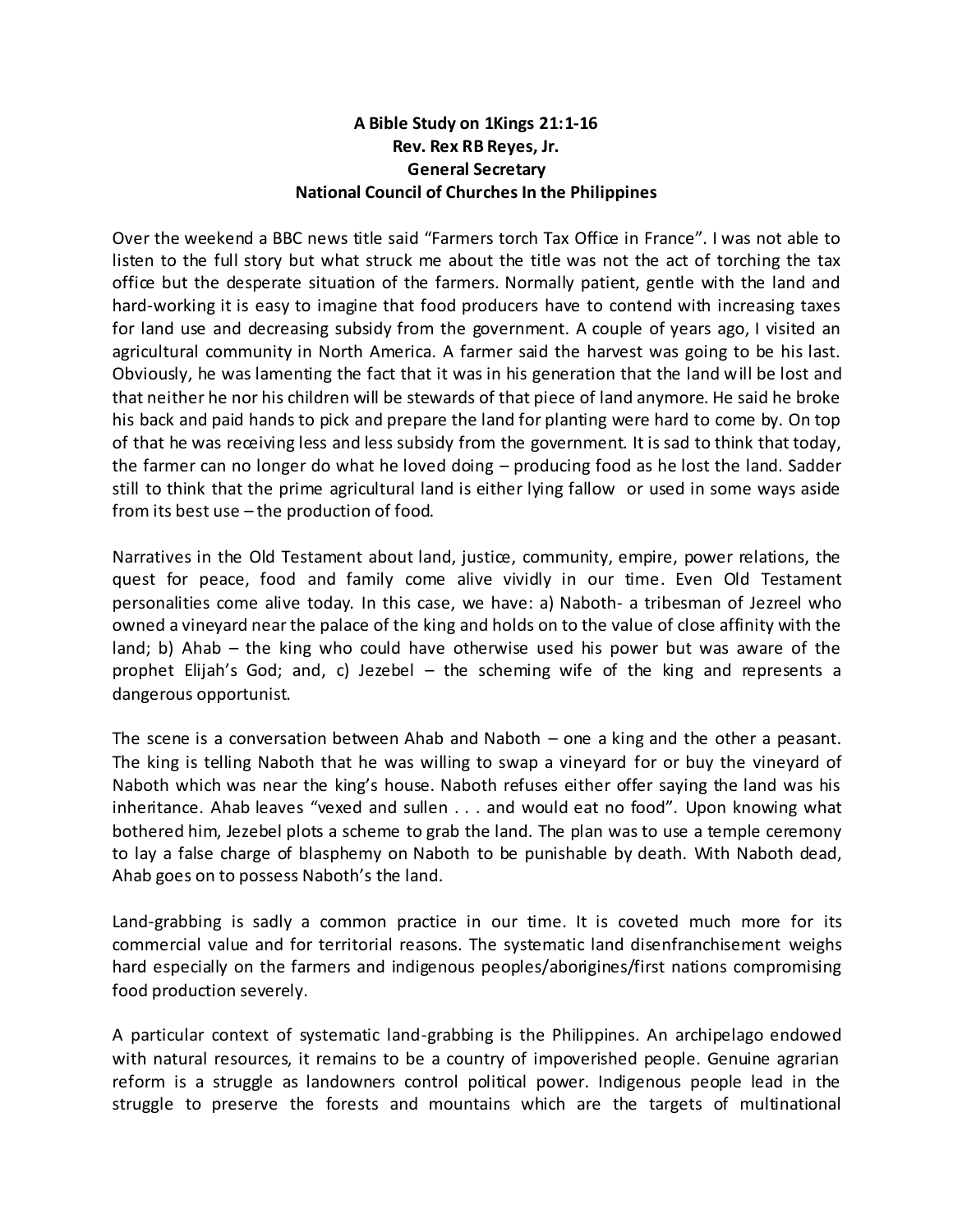corporations for massive resource extraction. In the name of investment and development, the government through the state forces, enforces these policies violating human rights with impunity. Government pays lip service to the viciousness of rice and vegetable cartels. At the same time the rules of world trade obligates the country to import food from other countries to the detriment of local farmers. Prime agricultural lands are converted into housing estates or planted with non-food crops. Certainly, this situation is anathema to the promise of abundant life. It is not life-sustaining.

In small discussion groups the following questions are offered as talking points:

1. How are the stewards of the land (e.g. farmers, indigenous peoples/first nations/aboriginals/) experiencing land-grabbing in our own communities and by whom?

2. In what ways can the ecumenical community be in solidarity with those who are victims of systematic or forced land-grabbing?

## **Some concluding thoughts for further reflection**

*"The land is not for sale!" "Genuine land agrarian reform and fair trade!" "We have inherited this land!" "We do not own the land. The land owns us!"*

These are the cries of food producers all over the world. These are not only cries for justice, but also, calls for a change of heart, a call for more sustainable relationship with the land. Justice was meted out to the unheeding and unrepentant Jezebel. King Ahab died in warfare and "the dogs licked his blood" (22:37f).

There are still Naboths of the world today and they need Christian solidarity. Perhaps, only the farmers and the indigenous peoples/first nations/aboriginals can fully grasp the meaning of "land is life" in a sustainable way rather than from the perspective of commerce, domination and control. In the former is a spirituality that recognizes the intricate and inseparable relationship between land and life. Such reverence also includes a deep awareness of accountability to the welfare of future generations. Thus, there is reverence for land as befits its title as Mother Earth providing the life-sustaining forms, mainly food. Vineyard and the wine from the vineyard are symbolic of abundant life which is to be shared. Ecumenical advocacy then is captured by the first line of the refrain of a popular song: "Until all are fed, we cry out!"

A North American Indian prophecy speaks of the day when those who have despoiled the land will turn towards the Indian to enquire on what is to be done to avert ultimate destruction.